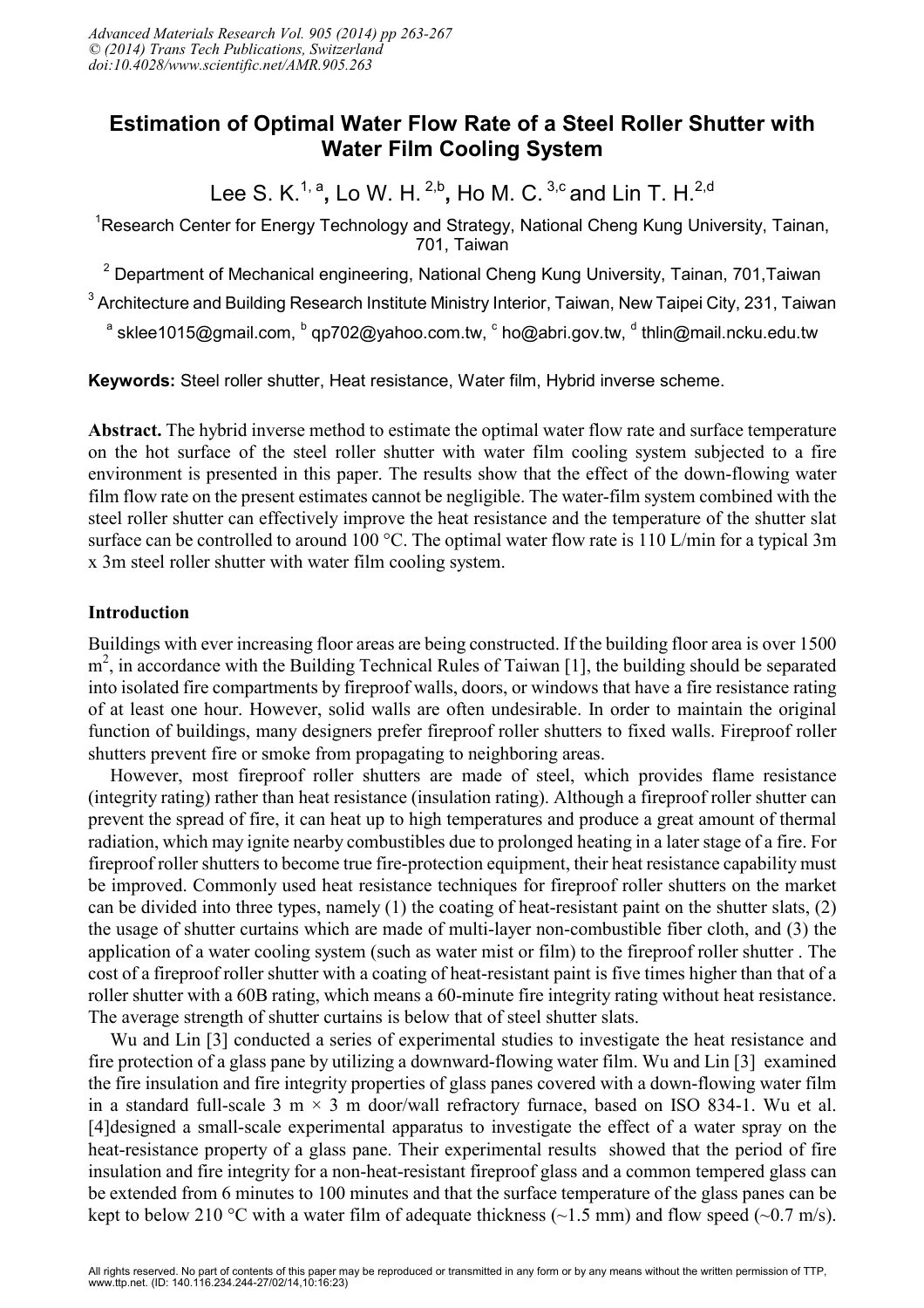These results proved the feasibility of replacing a fireproof glass by common tempered glass with a water film. Although the characteristics of a water film on a roller shutter are different from those on a glass pane, the experimental and design experience of the glass pane with a water film can be transferred to a roller shutter with a water film because the basic mechanism of heat removal is the same. Lee et al. [5] futher conducted the full-scale fire evaluations with a large-scale door/wall refractory furnace to investigate the fire protection performance of a non-heat-resistant fireproof steel roller shutter with a water film cooling system. There are two methods in the water film design, one is formed on "unexposed surface" and another is formed on "exposed surface" of the shutter slat. The main findings in their work indicated that the water-film system combined with the steel roller shutter can effectively improve the heat resistance and the temperature of the shutter slat surface can be controlled to around 100 °C. It not only fulfills to resist the intensive radiation in a fire but also extends the heat resistance period beyond 120 minutes. Furthermore, no matter which side of the roller shutter is exposed to fire, a good fire resistance rating can be achieved by the proposed water film system in their study

However, above literatures focused primarily on measuring the temperature on the unexposed surface of the glass or steel roller shutter to evaluate the performance of the glazing or steel roller door system with water film. The present study applies the hybrid inverse scheme of the Laplace transform and finite-difference methods in conjunction with the sequential-in-time procedure, least-squares methods and experimental temperature data given by Lee et al. [5] to estimate the surface heat flux and optimal water flow rate on the hot surface of the steel roller shutter with the down-flowing water film in a fire room.

## **Mathematical Formulation**

The IHCP investigated in this study is to estimate the surface heat flux on the fire-exposed side of the steel roller shutter with the down-flowing water film exposed to a fire environment. The schematic of water film system is shown in Fig. 1. Fig. 2 shows the heat transfer mechanism on the steel roller shutter with the down-flowing water film exposed to a fire environment.  $L_x$  and  $L_y$  respectively denote the length and width of the steel roller shutter. The boundaries of the steel roller shutter are thermally insulated at  $y = 0$  and  $y = L_y$ . The initial temperature of the steel roller shutter is  $T_{in}$ . The steel roller shutter was exposed to the high and low temperature environments. The experimental data of the absorption of incident solar radiation at  $y = 0$  were not measured by Lee et al. [5]. Lee et al. [5]only measured the surface temperatures on the cold surface of the steel roller shutter, the higher ambient temperature  $T_{h\infty}$  and the lower ambient temperature  $T_{\infty}$ . Under the condition of the constant thermal properties, the governing differential equation of the two-dimensional transient heat conduction problem in the steel roller shutter can be expressed as [6]

$$
\rho c \frac{\partial T}{\partial t} = k \left( \frac{\partial^2 T}{\partial x^2} + \frac{\partial^2 T}{\partial y^2} \right) \quad \text{in } 0 < x < L_x, \, 0 < y < L_y \text{ and } t > 0 \tag{1}
$$

with boundary conditions

$$
-k\frac{\partial T}{\partial x} = h(y, t)(T - T_{h\infty}) \qquad \text{at } x = 0 \qquad (2)
$$
  

$$
-k\frac{\partial T}{\partial x} = h_c(y, t)(T_c - T_{\infty}) + \sigma\varepsilon(T_c^4 - T_{\infty}^4) \qquad \text{at } x = L_x \qquad (3)
$$

$$
\frac{\partial T}{\partial y} = 0 \qquad \text{at } y = 0 \text{ and } y = L_y \tag{4}
$$

and the initial condition

$$
T = T_{in} \tag{5}
$$

where T is the shutter temperature. x and y are the spatial coordinates. t is the time. k and  $\rho c$ respectively denotes the thermal conductivity and heat capacity per unit volume of the steel roller shutter.  $\sigma$  and  $\varepsilon$  are Stefan-Boltzmann constant and the emissivity of the glass, respectively.  $h(y, t)$ denotes the unknown overall time- and space-dependent heat transfer coefficient and can be estimated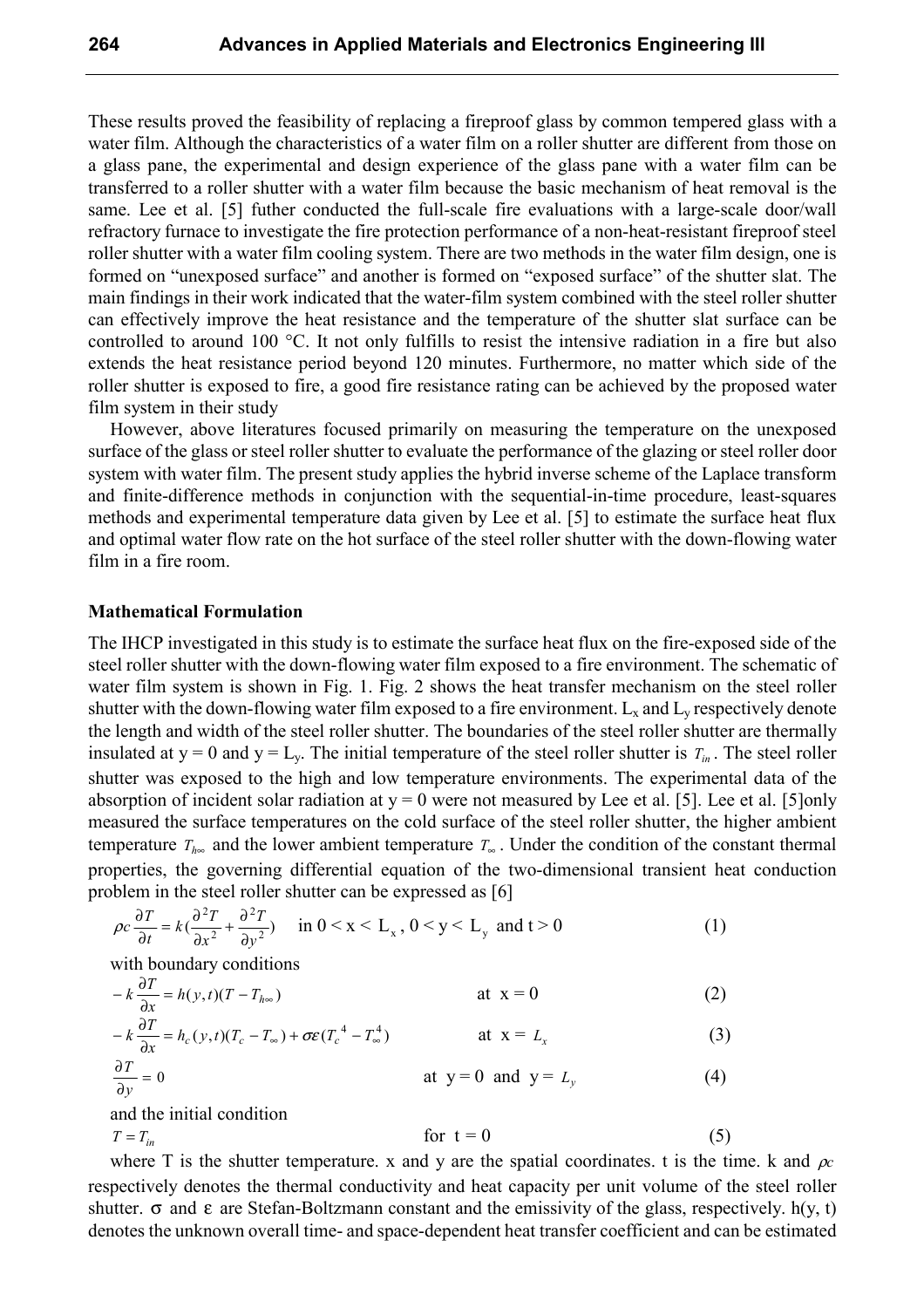using the additional information of the transient temperature measurements at several selected measurement locations in the steel roller shutter or other approximate conditions.The present study applies the experimental measured temperature data at several selected measurement locations on the cold surface of the steel roller shutter  $T_c(y,t)$  given by Lee et al. [5] to estimate h(y, t). Later, the temperature distribution  $T_c(y,t_s)$  at a specific time  $t_s$  can be obtained from a curve-fitted profile.





Fig. 1 Schematic of water film system Fig.2 Schematic geometry of the present problem

The natural-convection heat transfer coefficient on the cold surface of the steel roller shutter  $h_c(y,t)$  can be obtained from  $Nu_y = 0.103 Ra_y^{1/4}$ .

For convenience of the present hybrid inverse scheme, the Newton's law of cooling is introduced into the present study. Thus, Eq. (2) is written as

$$
-k\frac{\partial T}{\partial x} = q_h(y,t) \qquad \text{at } x = 0
$$
 (6)

where the unknown surface heat flux  $q_h(y,t)$  is defined as  $h(y,t)[T(0, y,t) - T_{h\infty}]$ . On the other hand, this unknown surface heat flux  $q_h(y,t)$  on the hot surface of the steel roller shutter with the down-flowing water film can be regarded as the sum of the absorptive and direct evaporative heat fluxes, convective heat flux and radiative heat flux. Thus, h(y, t) can be regarded as the convection and radiation heat transfer coefficients and that due to mass transfer.  $h(y, t)$  was not predicted in the works of Lee et al. [5].

Due to the introduction of the surface heat flux on the cold surface of the steel roller shutter  $q_c(y,t)$ , the boundary condition (3) can be written as

$$
-k\frac{\partial T}{\partial x} = q_c(y,t) \qquad \text{at } x = L_x \tag{7}
$$

where  $q_c(y, t)$  is defined as  $q_c(y, t) = h_c(y, t)(T_c - T_\infty) + \sigma \varepsilon (T_c^4 - T_\infty^4)$  and is a given function of y and t.

#### **Numerical analysis**

In order to remove the time-dependent terms from the governing differential and boundary conditions, the method of the Laplace transform is employed. Then the discretized forms of G.E. using the central-difference approximation can be arranged to yield the following matrix equation

$$
[A][\widetilde{T}] = [F] \tag{8}
$$

where [A] is a coefficient matrix,  $[\tilde{T}]$  is a matrix representing the nodal temperatures in the s domain and [F] is a matrix representing the forcing term. The Gaussian elimination algorithm and the numerical inversion of the Laplace transform are applied to solve Eq. (8) in order to determine the temperature distribution in the steel roller shutter at a specific time.

Once the unknown surface heat flux  $q_h(y, t_s)$  at a specific time  $t_s$  can be determined, the overall heat-transfer coefficient  $h(y, t_s)$  can also be obtained from the Newton's law of cooling. However, it can be difficult to obtain an approximate function that can completely fit the distribution of the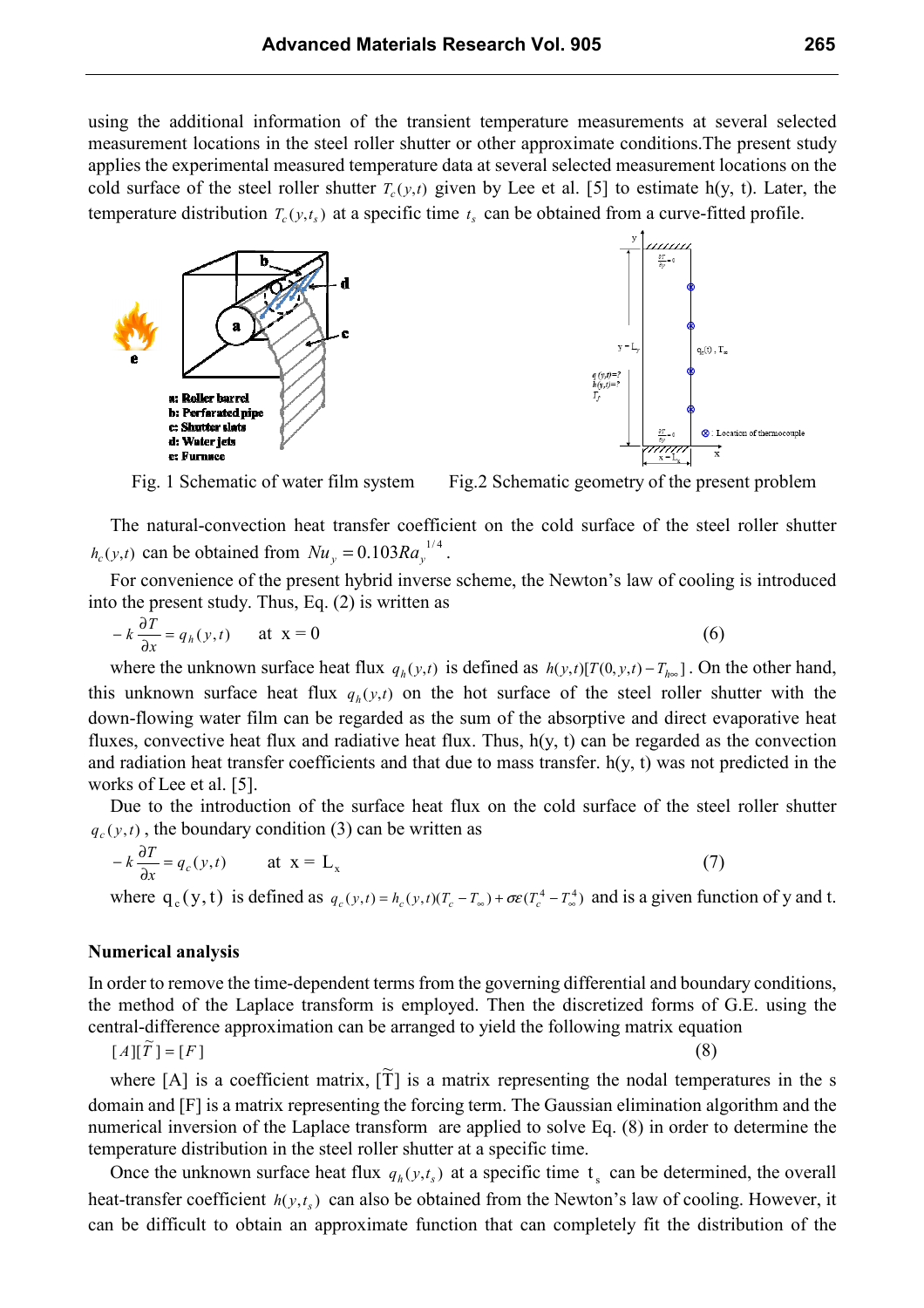unknown surface heat flux  $q_h(y,t)$  at a specific time. Under this circumstance,  $q_h(y,t)$  can be approximated using a cubic polynomial function at a specific time. Thus  $q_h(y,t)$  can be assumed to be a cubic polynomial function in space and a linear function in time during a specific time interval. On the other hand, the surface heat flux  $q_h(y,t)$  can be expressed as

$$
q_h(y,t) = \sum_{j=1}^4 (C_{2j-1} + C_{2j}t)y^{j-1} \quad \text{for } t_s \le t \le t_s + \Delta t \tag{9}
$$

where  $C_j$  are the unknown coefficients and can be determined using the least-squares method in conjunction with experimental measured temperatures. ∆t denotes the measured time-step.

The least-squares minimization technique is applied to minimize the sum of the squares of the deviations between the calculated and experimental measured temperatures at several selected measurement locations and two specific times  $t_s$  and  $t_s + \Delta t$ . In order to avoid repetition, the computational procedures for determining the unknown coefficient  $C_j$  are not shown in this paper. Its detailed computational procedures can be found in Ref. [6]. Finally, the above numerical procedures are repeated until the values of residualsat any specific time are all less than  $10^{-6}$  through all the inverse calculations.

#### **Results and discussion**

It can be observed from Fig. 3 that the steel roller shutter without the water film is destroyed about at 350 second due to the flame impingement on the steel roller shutter. The results shows that the temperature for the fire test without a water film reached about 900  $\degree$ C, which is well over 210  $\degree$ C, the highest regulated temperature in CNS 14803. On the other hand, the effect of the water film along the hot surface of the steel roller shutter on the histories of its surface temperatures is shown in Figs. 3(c) and 3(d). The steel roller shutter with the water film can endure such a high temperature environment until the test is finished. It can also be found from Fig. 3 that the heat on the hot surface of the steel roller shutter can be taken away rapidly through heat transfer and evaporation of the water film. Thus the average heat flux on the fire-exposed surface of the steel roller shutter without down-flowing water film can be several times than that with the down-flowing water film. This result displays that the existence of the water film on the fire-exposed surface of the steel roller shutter has a significant effect on the total incident heat flux of the steel roller shutter. It is also found that the average temperature on the cold surface of the steel roller shutter with and without the down-flowing water films also increase from 300 K to 370K for  $0 s \le t \le 3600 s$  and from 370 K to 900 K for 50  $s \le t \le 350$ s, respectively. It is obvious that the difference between the average temperature on the hot and cold surface of the steel roller shutter with the down-flowing water film is much higher than that without the down-flowing water film.



Fig.3 History of the temperature on the hot surface of the steel door without or with the water film

Table 1 shows some estimated temperature on hot surface of the glass pane or the steel roller shutter with the down-flowing water film by using hybrid inverse method with experimental data given by Wu et al. [4] and Lee et al. [5]. The predicted results shows that the temperature for the unexposed surface fire test with a water film for 110 L/min reached about 210 °C. Therefore, the optimal water flow rate is designed as 110 L/min in order to extend the heat resistant period to at least